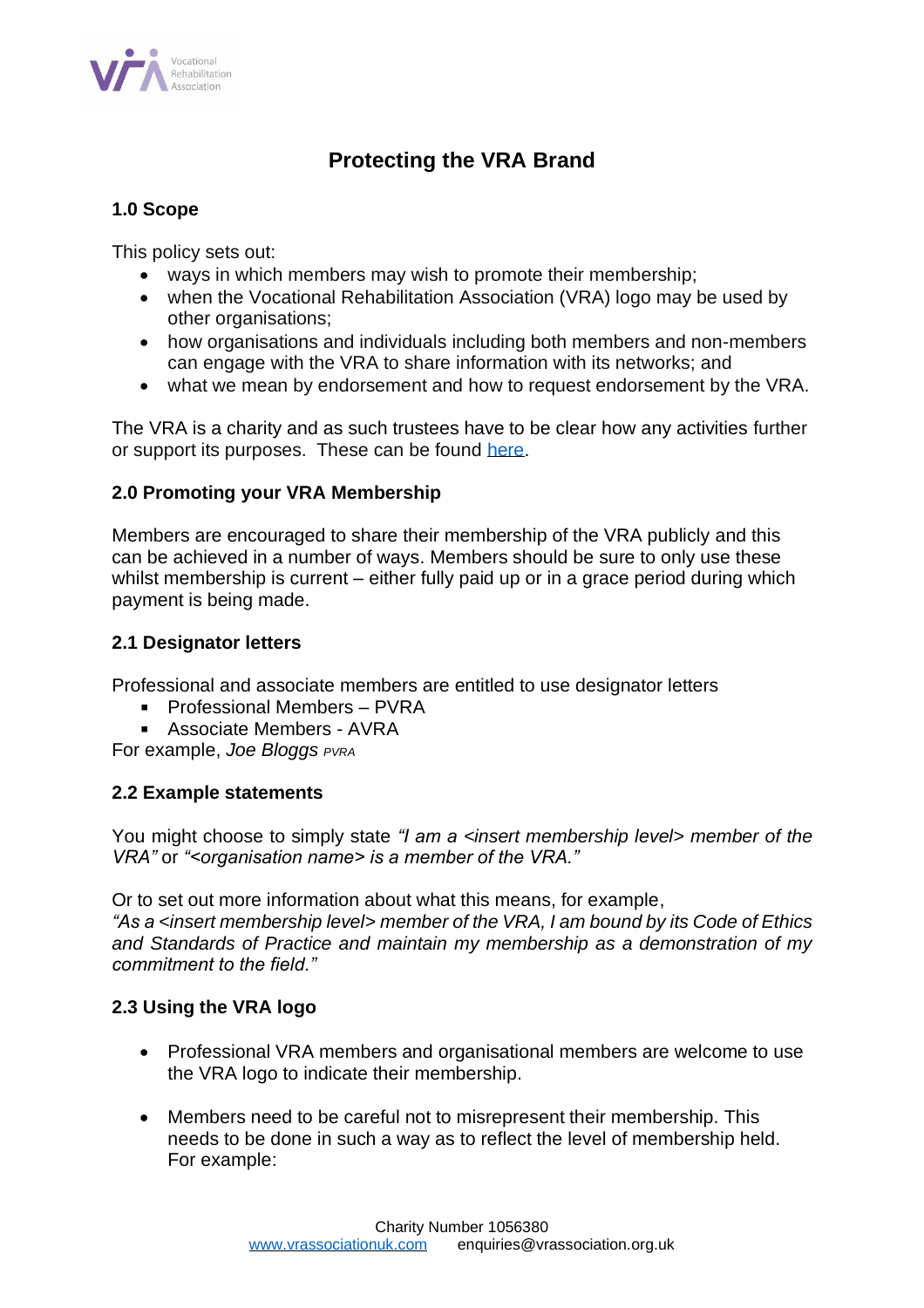

- $\circ$  an organisation who is a member may use the VRA logo on its stationery, website etc to reflect its membership;
- o a practitioner who is a VRA member shouldn't use the logo in such a way that people may assume the organisation or all its practitioners are members; and
- o the logo should not be shown on an event or training course in such a way as to imply that the VRA has any role in the event.

It is not possible to produce guidelines which cover the use of the logo in all circumstances but the VRA is happy to review any draft documents where there are particular questions; please [email us.](mailto:enquiries@vrassociation.org.uk)

Members can download copies of the VRA logo from the VRA website.

## **3.0 Sharing Information about Products and Services with VRA members**

- The VRA does not sell its mailing list to third parties.
- We share information we believe may be of relevance to members and wider vocational rehabilitation (VR) community in a number of ways. These can be through our social media channels, through our newsletter or a stand-alone mailing. However, the VRA sharing something does not constitute an endorsement and should not be portrayed as such.
- We welcome individuals and organisations informing us about things that may be of interest to the VR community. We suggest that this is done by emailing [us](mailto:enquiries@vrassociation.org.uk) or by posting and tagging us on social media. We are active on **Twitter**, [Facebook](https://www.facebook.com/VRAUK/) and [LinkedIn.](https://www.linkedin.com/company/vocational-rehabilitation-association/) We may then choose to share the information through one of our communications channels. Members are encouraged to include us when circulating their press releases, newsletters, case studies etc and to tag us in posts online. However, we also share details from nonmember organisations and individuals where appropriate and particularly welcome news of research and resources that will be of benefit the VR community and come from trusted sources.
- Advertisements in our newsletter and stand-alone mailings are available for a fee subject to being appropriate for the VR community and consistent with our charitable purposes. Typical uses for these are to advertise vacancies, courses and events. Current information about this, including rates, can be found [here.](mailto:%20https://vrassociationuk.com/policies/)

#### **3.1 Partnerships**

- We occasionally partner with other organisations to arrange joint events or work on shared projects. These are then jointly branded.
- We will consider reciprocal arrangements with other organisations whereby we share each other's promotional material for relevant events and activities.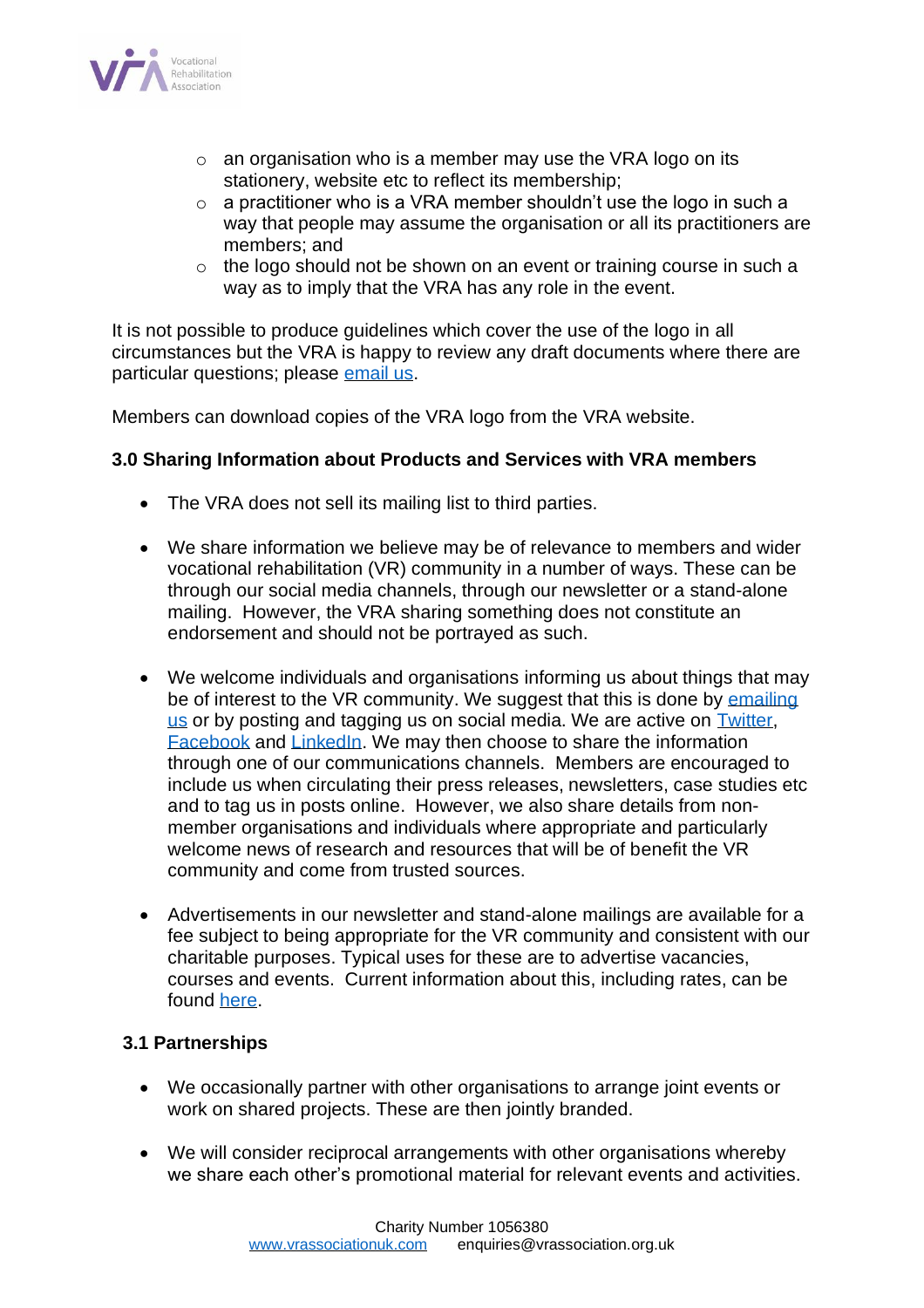

• We welcome approaches from organisations who want to explore partnerships with us but will only consider those that further or support our purposes. Please [email us](mailto:enquiries@vrassociation.org.uk) with your proposal.

## **4.0 Endorsement**

Endorsement relates to third party activity that the VRA has not been involved with but has been asked to indicate its support for and for which it is not receiving any reciprocal opportunities. This can be broadly split into two areas:

- 1. requests relating to non-profit generating activities from organisations such as charities, social enterprises, community interest companies, trade and membership associations, public sector organisations or arm's length bodies, universities conducting research and think tanks; and
- 2. chargeable products or services, often from commercial organisations.

The VRA does not endorse specific vocational rehabilitation delivery services. Purchasers of VR services are encouraged to identify services that are provided in line with the VRA [Standards of Practice and Code of Conduct](https://vrassociationuk.com/resources/vra-standards-practice/) by contacting our corporate members or individual members, whose details can be found on our [website.](https://vrassociationuk.com/)

#### **4.01 Non-profit generating activities**

These may include:

- requests for to endorse/sign-up/pledge a commitment to a strategy, campaign, mandate, manifesto, vision, call to action; and
- endorsement of position statements, policy, protocols, competencies/development frameworks.

These may take the form of VRA endorsement of publications/resources in both print and electronic formats and/or requests to brand campaigns with the VRA logo. These requests for endorsement will be reviewed and considered by a subcommittee of the board of Trustees.

#### **4.02 Chargeable products or services**

The VRA may consider formally endorsing products or services that may be of interest to its members, for example training courses or events. Requests for this should be made using the form at Annex 1. In order to consider a request fully It may be necessary to charge a fee to cover the costs involved in the process. Paying a fee does not guarantee endorsement and no refund will be provided if it is refused. Where a charge for consideration is appropriate it will be discussed with the applicant before any costs are incurred.

#### **4.1 Endorsement Requirements**

Any endorsement regardless of type must meet the following criteria: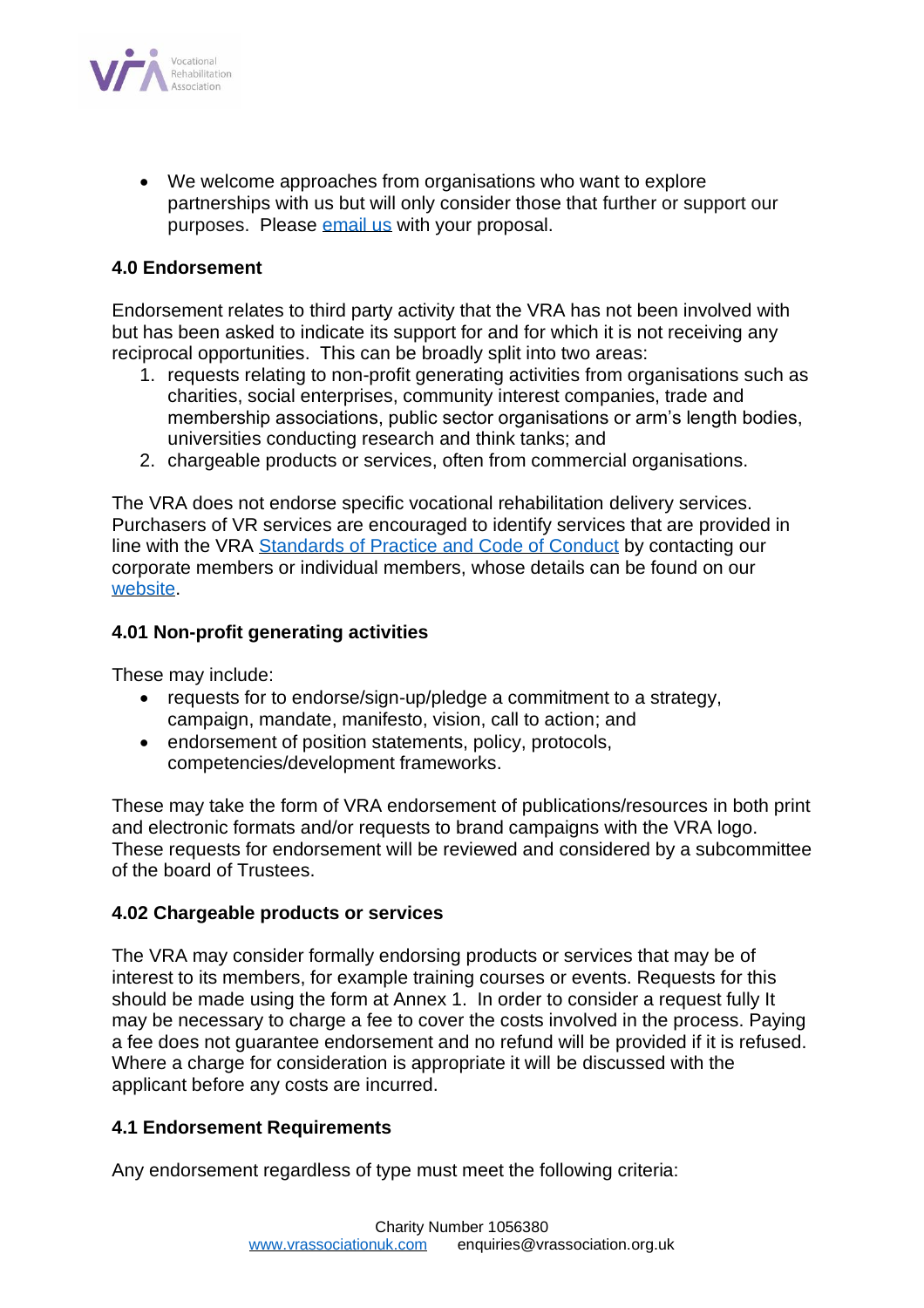

- furthers or supports the VRA's purposes and could not be achieved as effectively by any of the other approaches described in this policy;
- aligns with VRA business objectives; and
- conforms to the VRA's values and ethos.

At a minimum we will consider the following in reaching our conclusion:

- Is the organisation and/or individual making the request a member?
- Does the VRA deem the proposition to be valuable, significant and address a substantial work and health issue?
- Is it produced to acceptable quality standards?
- Is it consistent with the VRA [Standards of Practice and Code of Conduct?](https://vrassociationuk.com/resources/vra-standards-practice/)
- Does it have national relevance?
- Is the message and terminology fit for all four nations and fit for practitioners from across the spectrum of VRA professional backgrounds? If no, is this made clear in the publication & messaging?
- Was it developed in consultation with external stakeholders?
- Will VRA support be of detriment to the Association as a whole or any representative Association member in any way?

# **4.2 Process for Endorsement Requests**

- All requests will be directed to Operations Manager via [enquiries@vrassociation.org.uk](mailto:enquiries@vrassociation.org.uk) using the form at annex 1
- This request will then be screened and discussed with a subcommittee of the board.
- A discussion will take place with the requester if a fee to cover any costs involved in the process is required.
- Requests which are considered to meet the criteria will be sent to the Board for review.
- The Board will then make the final decision which will be communicated to the requester.